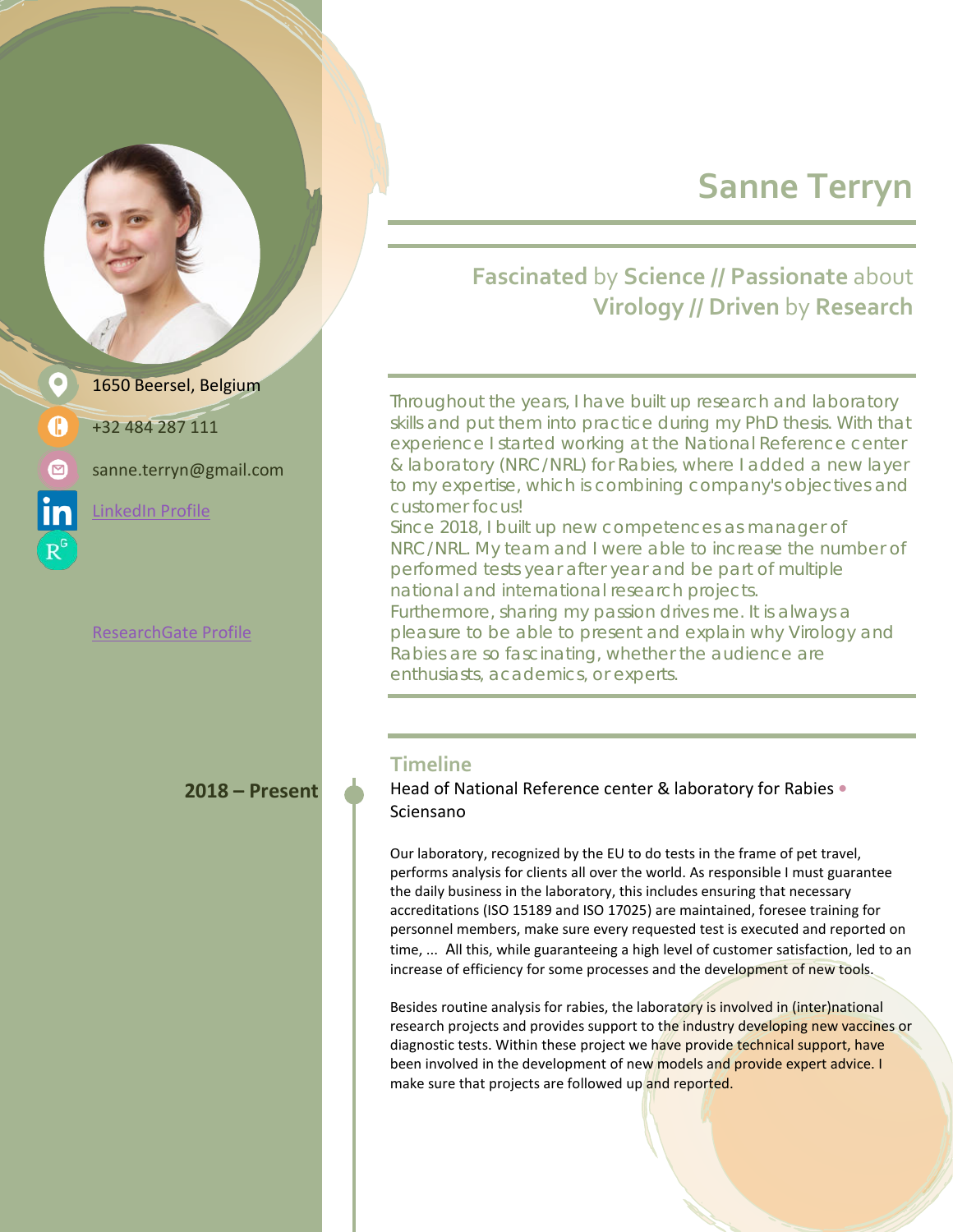## **Sanne Terryn** Fascinated by Science Passionate about Virology Driven by Research **2021 - Present Computer** Tutor in course on border control • JVL consulting JVL consulting commissioned by the European Union organizes the training program "Better Training for Safer Foods". My course covers sampling and laboratory tests, including European regulations for the import of samples and animals. **2015 – 2018** Scientist **•** Scientific Institute of Public Health (WIV-ISP) Working in close collaboration with the Head of the National Reference Center. I was mainly responsible for the follow-up of research projects and quality (ISO 15189 and ISO 17025). **2011 – 2016** PhD Student **•** Faculty of Veterinary Sciences Ghent University (UGent) Doctoral studies in veterinary medicine on the development of an antiviral treatment of rabies virus infection. **PhD thesis:** Development and evaluation of antiviral single domain antibodies for prophylaxis of rabies in mice (Prof. Dr. H. Nauwynck) **2010** Scientist **•** Predoctoral research VIB **•** Scientific Institute of Public Health (WIV-ISP) **2009** Trainee **•** Ablynx 2-month industrial internship during master studies. During this internship I familiarized myself with cloning and production techniques of Nanobodies®. **2005 - 2010** Student • Faculty of Bio-engineering science Brussels University (VUB) **Master thesis:** The effect of signalling pathways on the size of the CD133-positive population and tumour growth in glioblastoma (Dr. L. Leyns) **Additional training & certifications 2021** Leadership courses • Sciensano **2020** Dangerous Goods training • World Courier **2013** Advanced course in laboratory animal science (FELASA C) • UGent

#### **Publications**

**Terryn S.**, Francart A., Lamoral S., Hultberg A, Rommelaere H, Wittelsberger A, Callewaert F, Stohr T, Meerschaert K, Ottevaere I,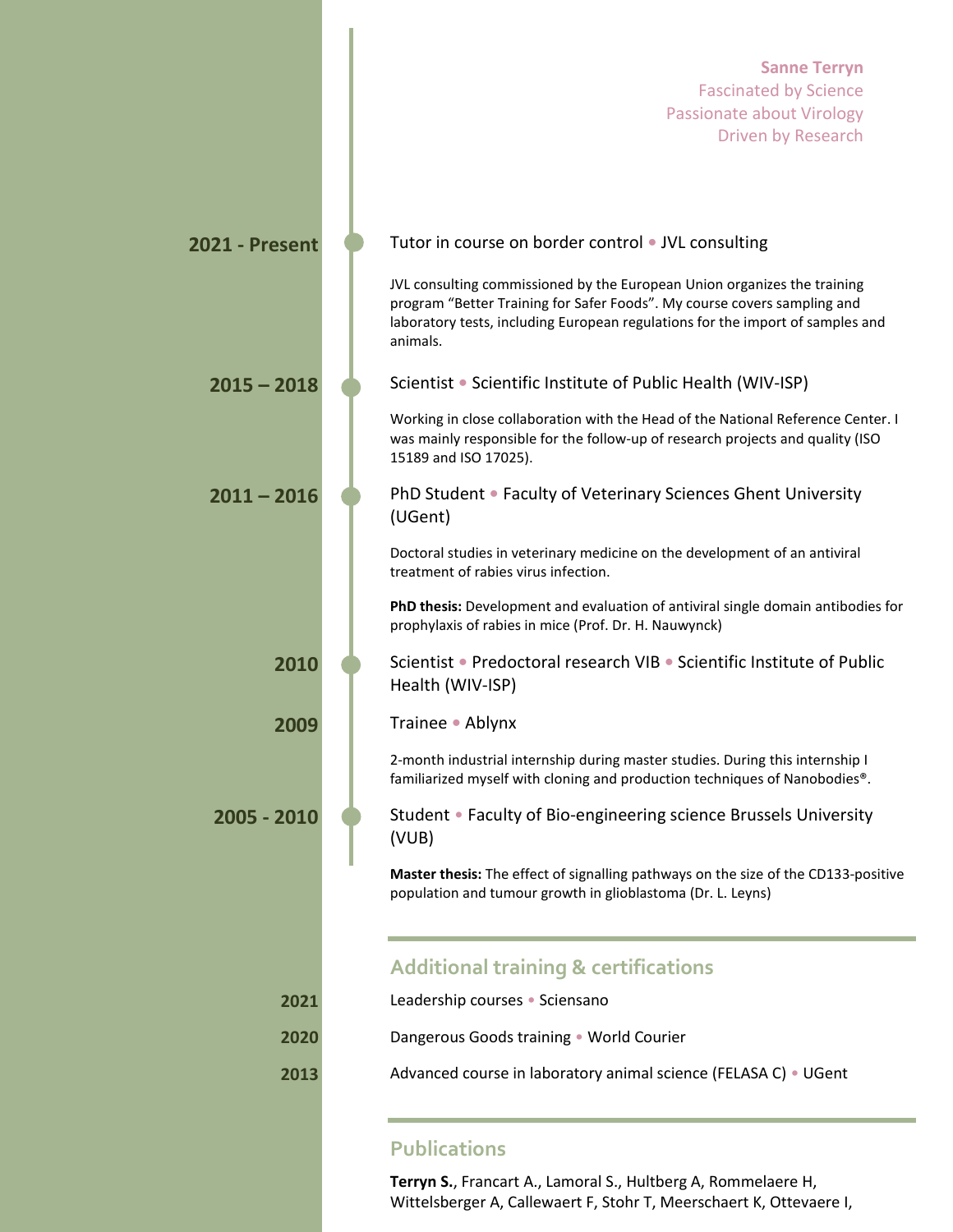#### **Sanne Terryn** Fascinated by Science Passionate about Virology Driven by Research

Stortelers C, Vanlandschoot P, Kalai M, Van Gucht S., 2014. Protective Effect of Different Anti-Rabies Virus VHH Constructs against Rabies Disease in Mice. Plos ONE Oct 27;9(10):e109367

**Terryn S.**, Francart A., Rommelaere H., Stortelers C., Van Gucht S., 2016. Post-exposure treatment with anti-rabies VHH and vaccine significantly improves protection of mice from lethal rabies infection. Plos Negl. Trop. Dis. Aug 2; 10 (8):e0004902

Kip E., Staal J., Verstrepen L., Tima HG., **Terryn S.**, Romano M., Lemeire K., Suin V., Hamouda A., Kalai M., Beyaert R., Van Gucht S., (2018). MALT1 controls attenuated rabies virus by inducing early inflammation and T-cell activation in the brain. J Virol. Jan 24, pii JVI.02029-17

De Pijper CA., Boersma, J., **Terryn S.,** Van Gucht S., Goorhuis A., Grobusch MP, Stijnis C., 2018. Rabies antibody response after two intradermal preexposure prophylaxis immunization: An observational cohort study. Travel Med Infect Dis. March-Apr; 22:36-39

Soentjens P., De Koninck K., Tsoumanis A., Herssens N., Van Den Bossche D., **Terryn S.**, Van Gucht S., Van Damme P., Van Herrewege Y, Bottieau E., 2019. Comparative immunogenicity and safety trial of 2 different schedules of single-visit intradermal Rabies Post-exposure Vaccination. Clin Infect Dis Aug 16;69(5):797-804.

De Pijper CA., **Terryn S.,** Van Gucht S., Grobusch MP., Goorhuis A., Stijnis C., 2020. Antibody response in dutch marines to a single intramuscular rabies booster immunization 1-2.5 years after an intradermal pre-exposure schedule: An observational study. Travel Med. Infect Dis., Nov-Dec; 38:101907

De Pijper CA., Langedijk AC., **Terryn S.,** Van Gucht S., Grobusch MP, Goorhuis A, Stijnis C., 2021. Long-term memory response after a single intramuscular rabies booster vaccination, 10-24 years after primary immunization. J. Infect Dis, Jan 27:jiab034.

Geebelen L., Lernout T., Tersago K., **Terryn S.**, Hovius JW, Docters van Leeuwen A., Van Gucht S., Speybroeck N, Sprong H., 2022. No molecular detection of tick-borne pathogens in the blood of patients with erythema migrans in Belgium. Parasit vectors, Jan 20;15(1):27.

#### **Abstracts, posters & Oral presentations**



**Terryn S.**, Francart A., Lamoral S., Hultberg A., Vanlandschoot P., Rommelaere H., Wittelsberger A., Kalai M., Van Gucht S. Treatment with anti-rabies VHH prevents or delays disease and mortality in mice depending on the timing of treatment. 1<sup>st</sup> annual meeting of the Belgian society for Virology (BelVir), Brussels, Belgium (oral presentation)



**Terryn S,** Fikri Y., Francart A., Lamoral S., Hultberg A., Vanlandschoot P., Rommelaere H., Wittelsberger A., Kalai M., Van Gucht S. Treatment with anti-rabies VHH derived from llama heavy chain antibodies prevents or delays rabies virus disease and mortality in mice depending on the timing of treatment. 7<sup>th</sup> annual meeting Epizone 2013, Brussels, Belgium (poster)



**Terryn S.** Efficacy of treatment with anti-rabies virus Nanobodies ® in the **R2222** rabies mouse model. 2014 IUAP meeting, Spa, Belgium (oral presentation) **Terryn S.**, Francart A., Lamoral S., Hultberg A., Vanlandschoot P.,

R<sub>2</sub>2<sub>2</sub><sup>2</sup><sub>2</sub><sup>2</sup><sub>2</sub> Rommelaere H., Wittelsberger A., Kalai M., Van Gucht S. Treatment with